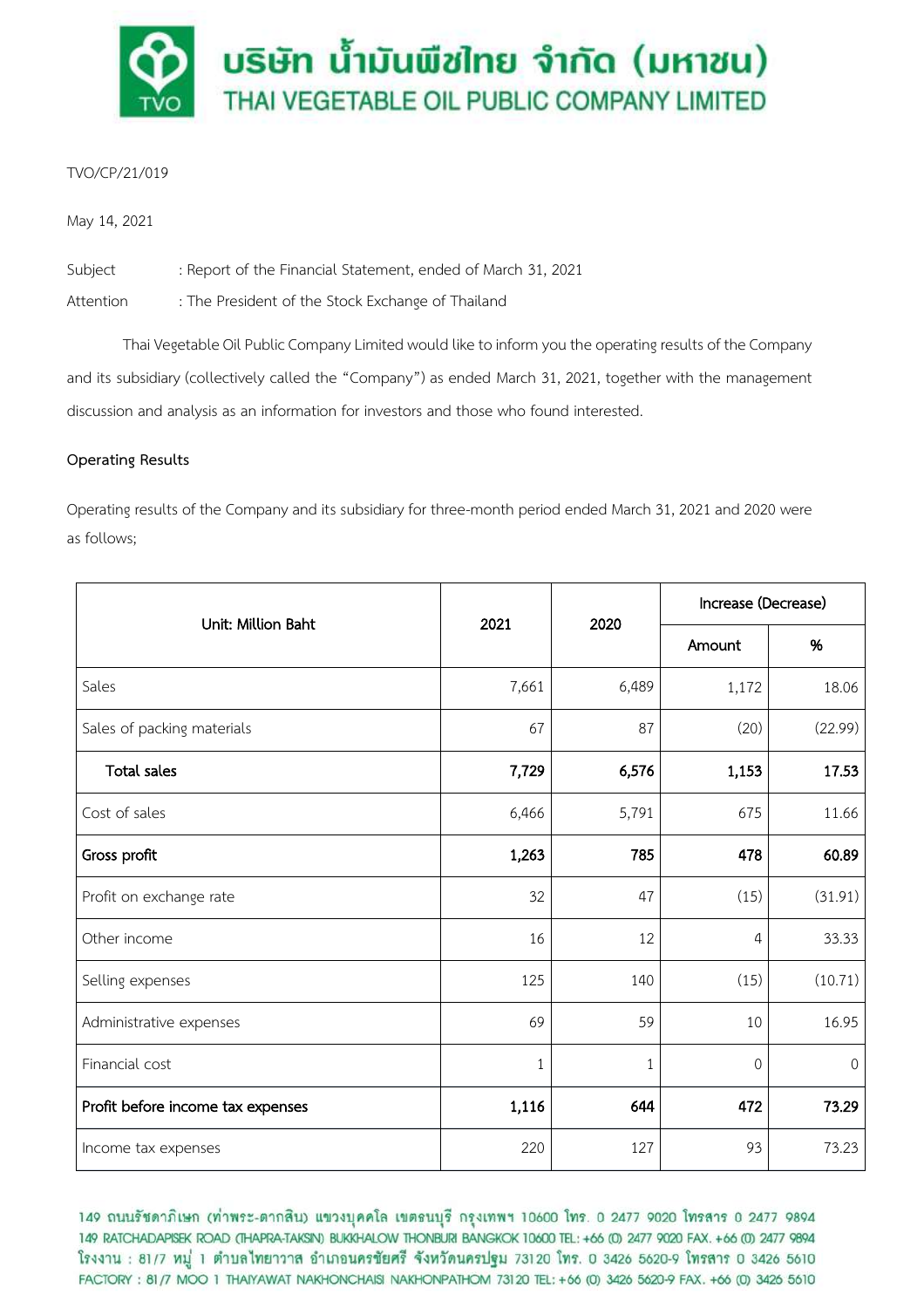| Unit: Million Baht                                          | 2021 | 2020 | Increase (Decrease) |         |
|-------------------------------------------------------------|------|------|---------------------|---------|
|                                                             |      |      | Amount              | %       |
| Net profit attributable to equity holders of the<br>Company | 882  | 494  | 388                 | 78.54   |
| Non-controlling interests of the subsidiaries               | 14   | 23   | (9)                 | (39.13) |

In the first quarter of 2021, the Company and its subsidiary had a net profit Baht 882 million, increased by Baht 388 million or 78.54% from Baht 494 million when compared to the same quarter in 2020. The main reasons were;

### 1.Sales Revenues

The Company and its subsidiary had total sales revenue of Baht 7,729 million, increased by Baht 1,153 million or up by 17.53% from Baht 6,576 million when compared to the first quarter of 2020. The revenue from sales of products was Baht 7,661 million, increased by Baht 1,172 million or up by 18.06% from Baht 6,489 million when compared to the first quarter of 2020, and the revenue from sales of packaging materials was Baht 67 million, decreased by Baht 20 million or down by 22.99% from Baht 87 million when compared to the first quarter of 2020. The details were as follows;

- Revenue from sales of soybean meal and other animal feed ingredients increased when compared to the first quarter of 2020, owing to an increase in soybean meal selling price which followed the rise of soybean meal price in both domestic and international market since the end of 2020 and the price is expected to remain high in the first half of 2021. The sharp rise in soybean and soybean meal prices in the first quarter of 2021 and high volatility in prices concerned the soybean meal importers, and thus decreased the import volume of soybean meal. As a result, the volume of soybean meal imports which is normally competing with company's product in the first quarter of 2021 has decreased by 22% compared to the first quarter of 2020.
- Revenue from sales of refined soybean oil increased when compared to the first quarter of 2020, owing to an increase in soybean oil selling price which followed a sharp rise in all vegetable oil prices in international market since the end of 2020. Moreover, the domestic palm oil price has also increased sharply because the inventory remained tight in the first quarter of 2021 which is the seasonal low-production. Moreover, the low-price gap between soybean oil price and palm oil price has affected customer's behavior to buy more soybean oil rather than palm oil. Thus, the sale volume of soybean oil in the first quarter of 2021 increased when compare to the same quarter last year.
- Revenue from sales of packaging materials decreased when compared to the first quarter of 2020, due to the effected from the new wave of COVID-19 pandemic which pressured customer to reduce their purchase orders.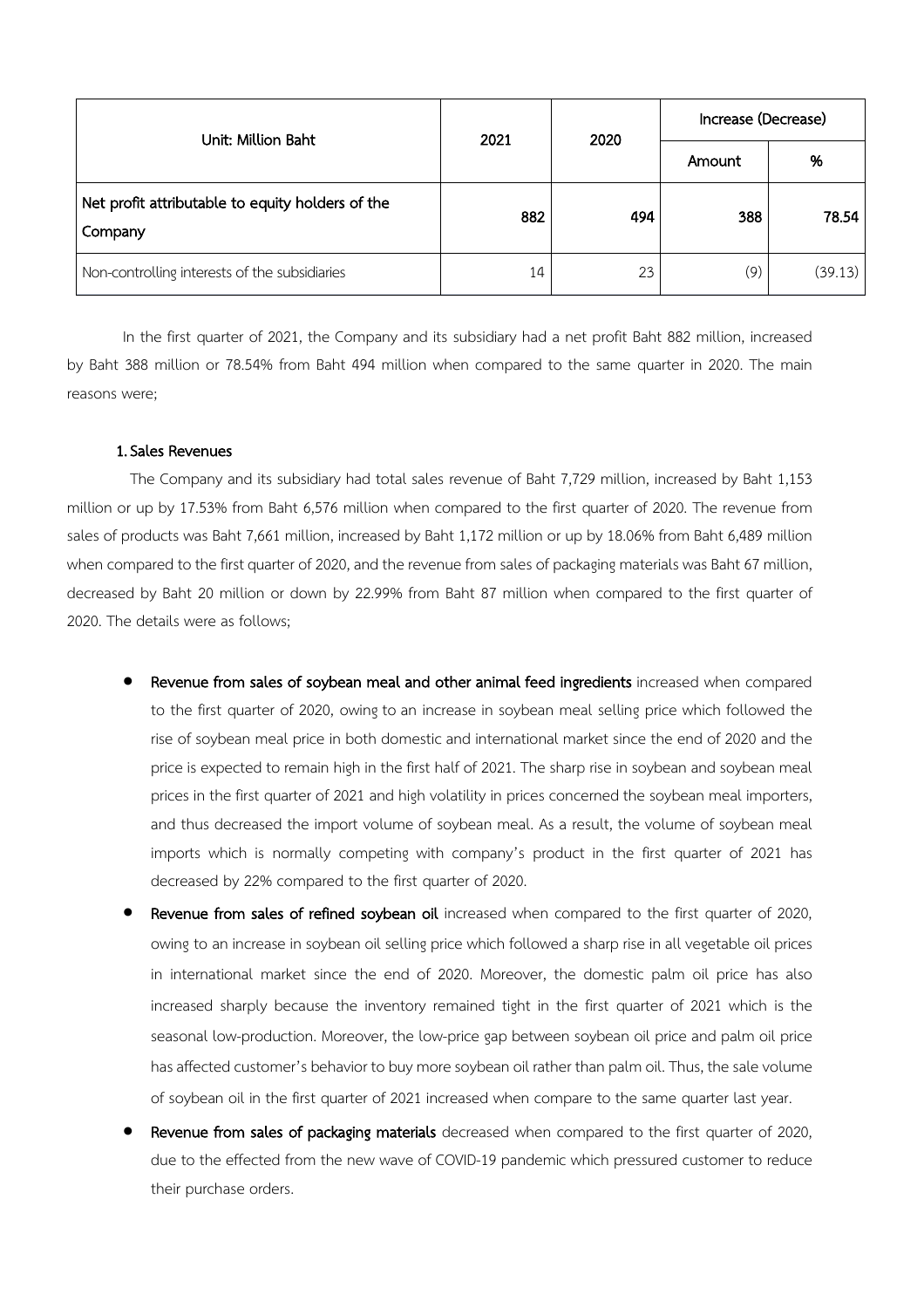### 2. Cost of Sales and Gross Profits

The Company and its subsidiary's cost of sales was Baht 6,466 million, increased by Baht 675 million or 11.66% from Baht 5,791 million in accordance with the sales revenue. The gross profits of the Company and its subsidiary was Baht 1,263 million, increased by Baht 478 million or up by 60.89% from Baht 785 million when compared to the first quarter of 2020. The main reasons were;

- **Cost of Sales and Gross Profits of the Company:** The cost of sales was higher when compare to the first quarter of 2020 mainly due to the rising of raw material soybean price which followed strong soybean prices in international market. Even though the sales volume of the Company's products were stable when compared to the same period of last year, the company was able to increase the selling price. Nonetheless, the increasing rate of revenue is higher compared to cost of sales, as a result the gross profit of the Company was increased when compared to the first quarter of 2020.
- Cost of Sales and Gross Profits of the Company's subsidiary: The cost of sales of the Company's subsidiary decreased when compared to the first quarter of 2020 due to the decreased sale volume. However, the raw materials cost used in packaging production in the first quarter of 2021 increased from rising crude oil price and plastic raw materials price. As a result, the Company's subsidiary had lower gross profit when compared to the first quarter of 2020.

#### 3. Gain on Exchange Rate

Despite of fluctuations in the exchange rate, the Company was able to manage and hedge against exchange rate risk, which resulted in a net gain on exchange rate totaling Baht 32 million decreased by Baht 15 million or down by 31.91% from Baht 47 million when compared to year 2020.

#### 4. Other income

The Company and its subsidiary's other income was Baht 16 million, increased by Baht 4 million or up by 33.33% from Baht 12 million mainly due to the increasing of gain on sale of the idle assets.

### 5. Selling and Administrative Expenses

The Company and its subsidiary's selling expenses was Baht 125 million, decreased by Baht 15 million or down by 10.71% from Baht 140 million when compared to the first quarter of 2020 due to a decrease of transportation expenses and sales promotion expenses.

Administrative Expenses was Baht 69 million, increased by Baht 10 million or up by 16.95% from Baht 59 million when compared to the first quarter of 2020, mainly due to the Company recognized an impairment loss according to IFRS 9 standards related to financial instruments.